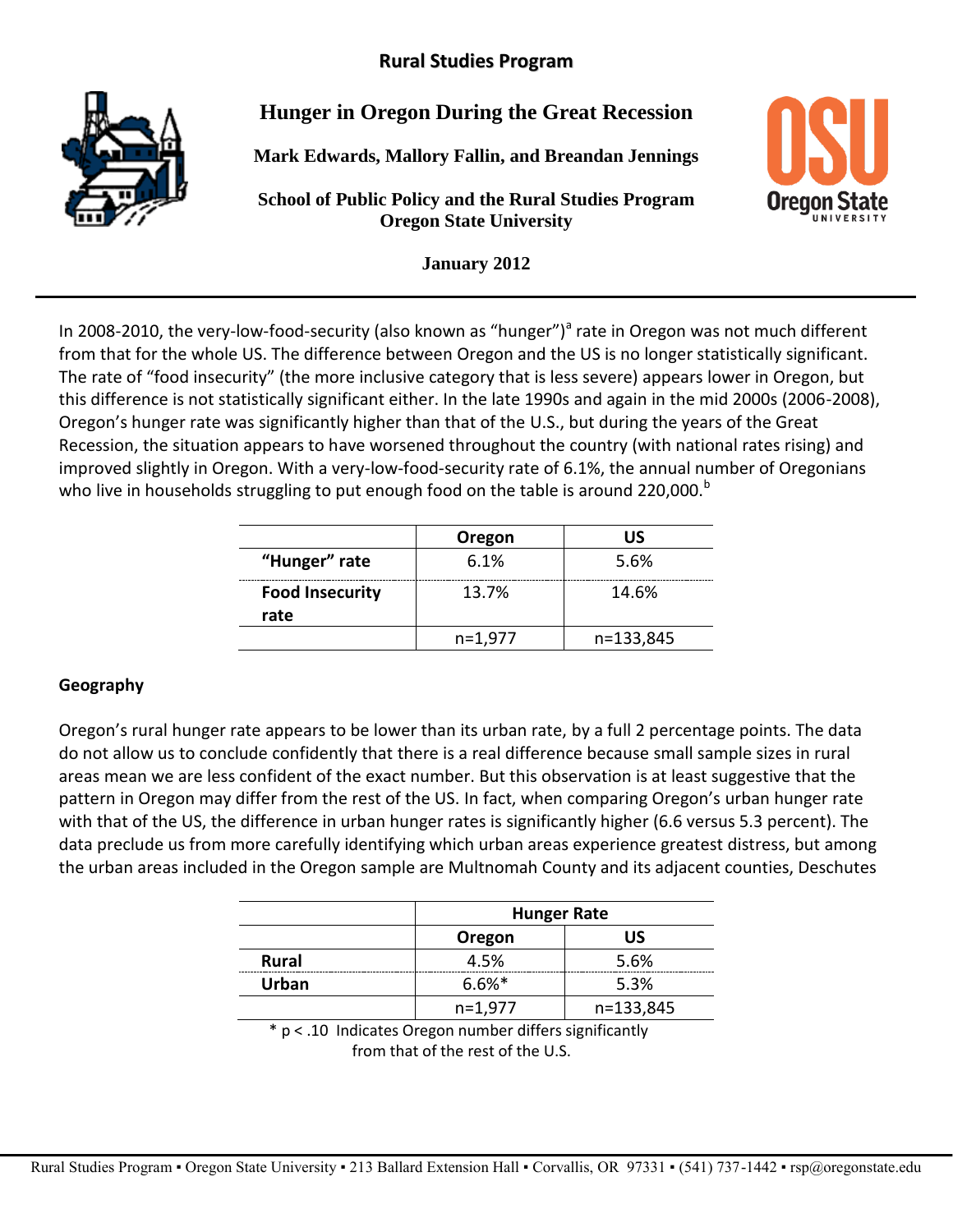County, Lane County, Jackson County, and Marion County. What is important to recognize from these data is that Oregon's urban areas appear to be hit harder than urban areas in the rest of the country. Also, if we look just at the hungry households throughout Oregon, around 80% of those households are in urban areas. (Analysis not shown.) Does this mean that Oregon's rural places are much better off? Not necessarily, but it does show that Oregon's state rate of hunger is pushed upward (compared to other states) by its high hunger rate in urban areas.

### **Household Characteristics**

In 2008-2010, a householder<sup>c</sup> with less than a high school diploma in Oregon was significantly more likely than a similarly educated person in the rest of the US to be vulnerable to hunger (13.6 vs. 10.4 percent). As in the rest of the country, the higher one's education in Oregon, the less vulnerable one is to hunger. However, the "penalty" for not finishing high school is more extreme in Oregon, where the hunger rate jumps 6.4 percentage points among the high school dropouts (comparing high-school-only graduates to nongraduates), but the rate only jumps 4 percentage points in the rest of the country.

|                       | <b>Hunger Rate</b> |           |
|-----------------------|--------------------|-----------|
|                       | Oregon             | US        |
| Less than High        | 13.6%*             | 10.4%     |
| <b>School Diploma</b> |                    |           |
| <b>High School or</b> | 7.2%               | 6.4%      |
| <b>Some College</b>   |                    |           |
| <b>Associates</b>     | 6.2%               | 5.1%      |
| <b>Degree</b>         |                    |           |
| <b>Bachelors</b>      | 1.9%               | 1.9%      |
| Degree +              |                    |           |
|                       | $n=1,977$          | n=133,845 |

 \* p < .10 Indicates Oregon number differs significantly from that of the rest of the U.S.

Does this mean that focusing attention on high school completion is the answer? Perhaps not, especially when we consider this: among the hungry households a full 60% have a high school degree or a little bit of college, with another 20% having an Associate's degree or higher. Only 1 in 5 lacks their high school diploma. So, while finishing a high school diploma will reduce the risk of hunger substantially for an adult, the vast majority of adults (80%) who were leading hungry households have already finished high school. The 60% of hungry households who have only their high school degrees and perhaps some years of college are the largest group that appears to need help.

While the hunger rate among most American couples with children is low (3.9%), it is significantly higher for such families in Oregon (6.4%). This finding is not new, dating back to at least 2000 when we began analyzing Oregon data. Single mother households in Oregon have a higher hunger rate than other types of households, but we cannot demonstrate that they are more vulnerable than single mothers elsewhere because sample sizes are too small to establish statistical significance. Single women and men not living with relatives in Oregon appear to be more vulnerable to hunger than those with partners, but less vulnerable than single mothers. (The number of single fathers in the sample was too small to make a reliable computation of the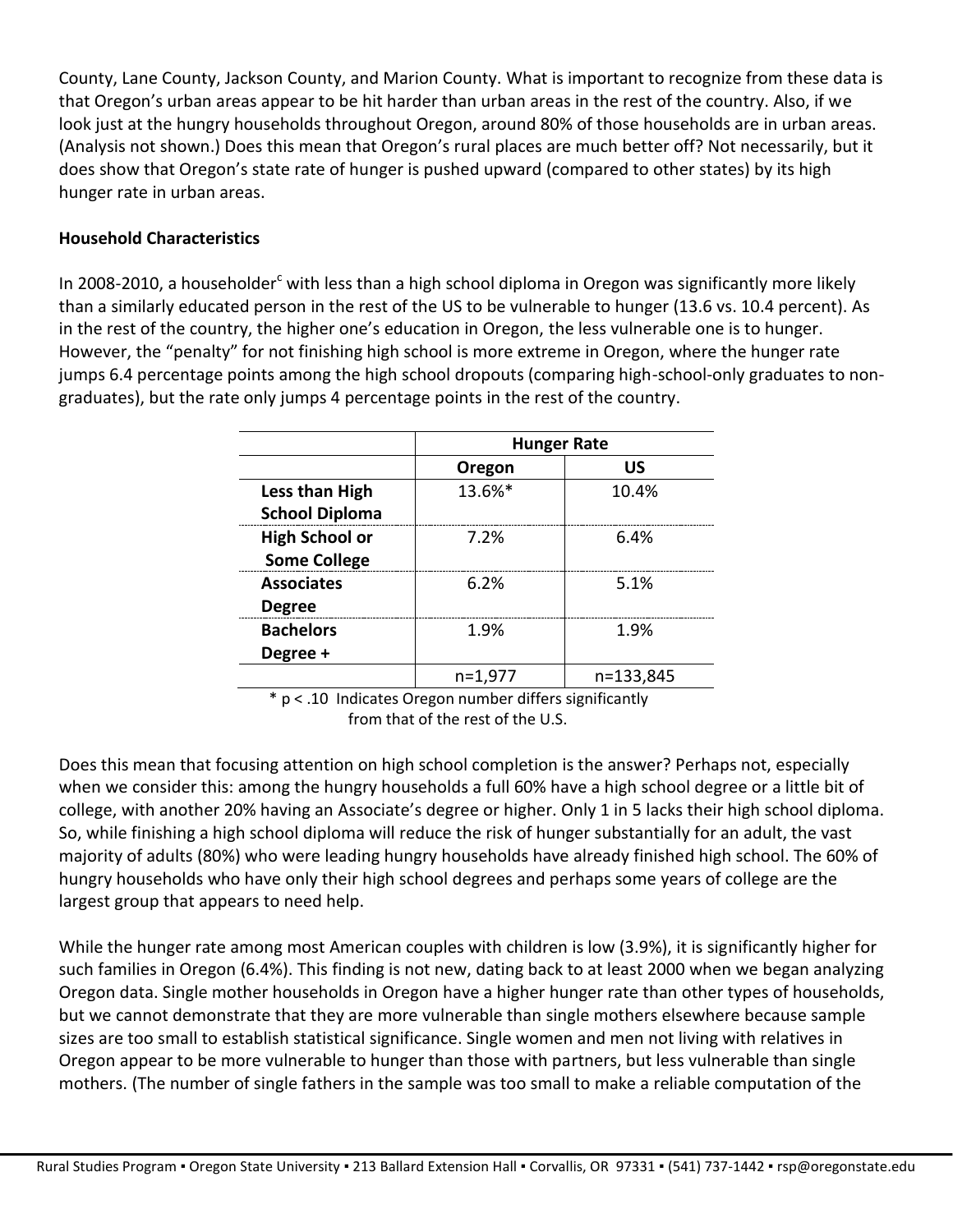hunger rate.) Meanwhile, couples without children are the group least likely to experience hunger in Oregon.

|                                            | <b>Hunger Rate</b> |       |
|--------------------------------------------|--------------------|-------|
|                                            | Oregon             | US    |
| <b>Couples with</b><br>children            | $6.4%$ *           | 3.9%  |
| <b>Couples without</b><br>children at home | 2.2%               | 2.4%  |
| <b>Single mothers</b>                      | 14.7%              | 12.4% |
| <b>Alone</b>                               |                    |       |
| - women                                    | 8.7%               | 7.6%  |
| men                                        | 6.0%               | 7.1%  |

\* p < .10 Indicates Oregon number differs significantly from that of the rest of the U.S. Note: Single people (mothers, fathers, and those alone) could be widowed, separated or divorced, or never married.

If we consider just the households with hunger, we find that about 1/3 of the households are individuals living alone (no adult nor child relatives), 1/3 are married couples with children and 1/3 are single mothers and single fathers (with children at home). While researchers have long examined the impact of single parenthood on material outcomes such as hunger, and have recently taken note of the increased economic challenges faced by couples with children, the connection between being hungry and being alone is something not well examined yet by researchers.

Hispanic households in Oregon have higher hunger rates than non-Hispanic (12.7% v. 5.6%). We do not know what fraction of the Hispanic households are immigrant families and individuals. This ethnic gap in hunger in Oregon (non Hispanic compared to Hispanic) appears greater than in the rest of the country (7.1 percentage point gap in Oregon versus 3.9 in the rest of the U.S.). Most of the Hispanic households experiencing hunger are families and not single adults.

Sample sizes for Black adults heading Oregon households are very small (only 38 in the sample) so estimates based on such a small sample are unreliable. However, their measured hunger rate is 24% in Oregon, while national reports indicate rates of 9.1% for Black adults. There is an obvious need for more comprehensive data to better understand the situation for Black adults in Oregon.

## **Assets and Income**

It is no surprise that homeowners are less likely than renters to avoid hunger. Homeowners in Oregon resemble homeowners elsewhere in terms of the hunger rate. Oregon householders that rent appear 2 percentage points more likely than renters elsewhere to be heading hungry households. This observation is suggestive of particular housing/hunger problems in Oregon but the observed difference is not statistically significant.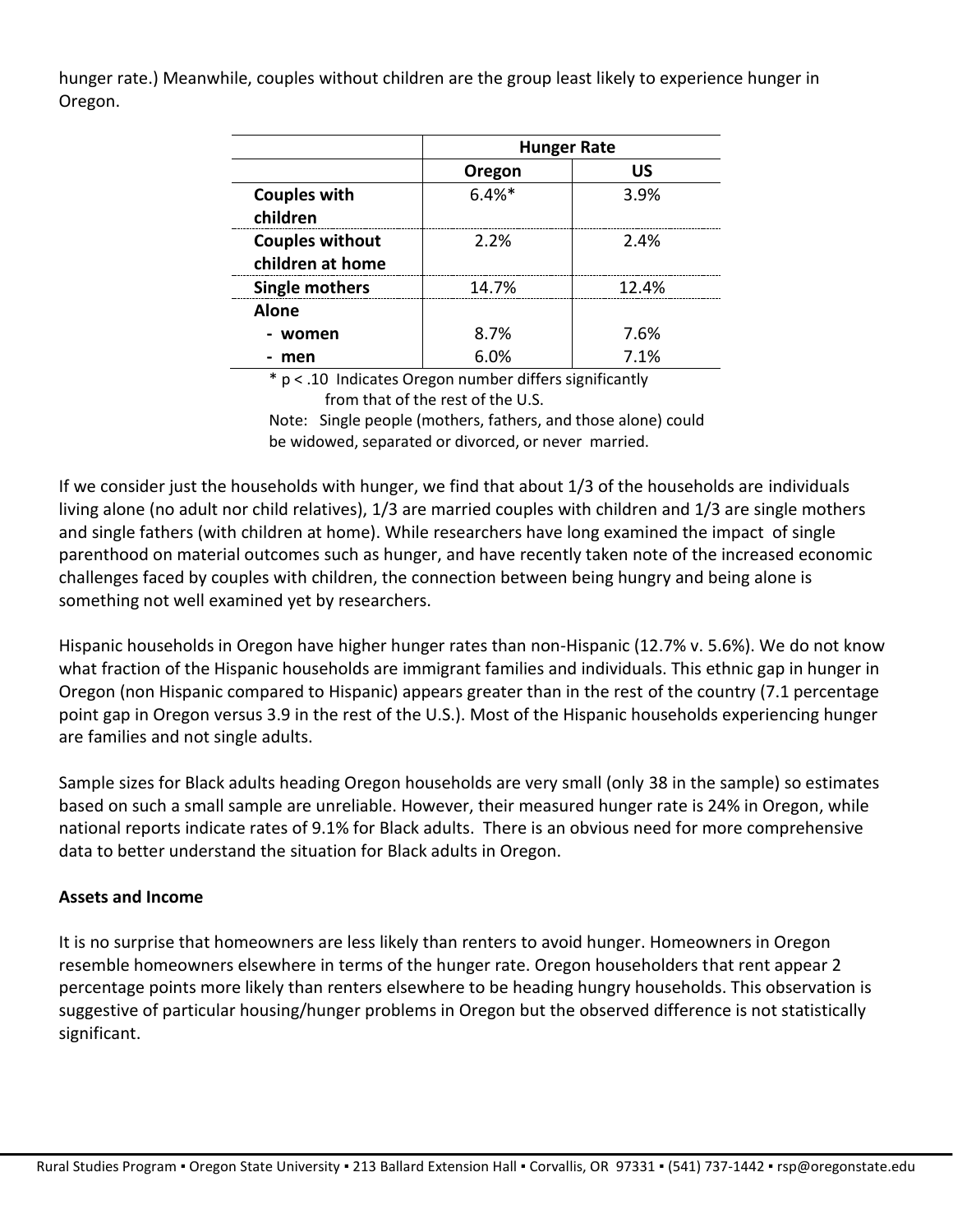|                    | <b>Hunger Rate</b> |           |
|--------------------|--------------------|-----------|
|                    | Oregon             | US        |
| <b>Home Owners</b> | 3.1%               | 3.1%      |
| <b>Renters</b>     | 12.9%              | 10.8%     |
| In a home or       |                    |           |
| apartment, but     | 6.1%               | 9.0%      |
| without paying     |                    |           |
|                    | $n=1,977$          | n=133,845 |

When families are asked about their income during the previous year, that income is compared to the U.S. poverty line. Along with those below the poverty line, families who are above the poverty line, but below 185% of the poverty line, are often qualified for the Supplemental Nutrition Assistance Program ("food stamps") and other support. In Oregon, households with annual family income below that 185%-line are not much more likely to experience hunger than are low income families in other parts of the country.

|                              | <b>Hunger Rate</b> |           |
|------------------------------|--------------------|-----------|
|                              | Oregon             | บร        |
| <b>Below 185%</b><br>poverty | 12.6%              | 12.6%     |
| <b>Above 185%</b><br>poverty | 3.3%               | 2.4%      |
|                              | $n=1,977$          | n=133,845 |

#### **Employment and Unemployment**

In Oregon, 14% of the households that are officially recognized as unemployed in the December survey report that they experienced hunger in the previous year. And about 16% of the householders who had experienced hunger in the previous year were currently unemployed when surveyed in December. We do not have easy access to the previous year employment history of December-surveyed households. But other researchers have found that the peak level of unemployment in a state influences that state's hunger rate. We have not yet examined how experiences of unemployment throughout the previous year are related to experiences of hunger throughout the previous year. Thus, we do not yet know what fraction of households who experienced hunger in the previous year also experienced unemployment in the previous year, but were employed when surveyed in December. This is an important area for further research for finding out how tightly connected are employment difficulties and hunger. About 35% of all hungry households are not in the labor force at all, not trying to find a job. (Data not shown.) Most of these are older person households (over age 65).

#### **Summing Up and Possible Implications**

These simple analyses show that urban residents, high school dropouts, and couples with children in Oregon are more vulnerable to hunger than similar groups in the rest of the US. These findings are consistent with other reports that show the effects of the Great Recession on segments of the economy that previously employed less educated families in urban areas (construction, manufacturing, etc.). Evidence is suggestive but not as clear that renters and single mothers in Oregon are also more vulnerable than in the rest of the